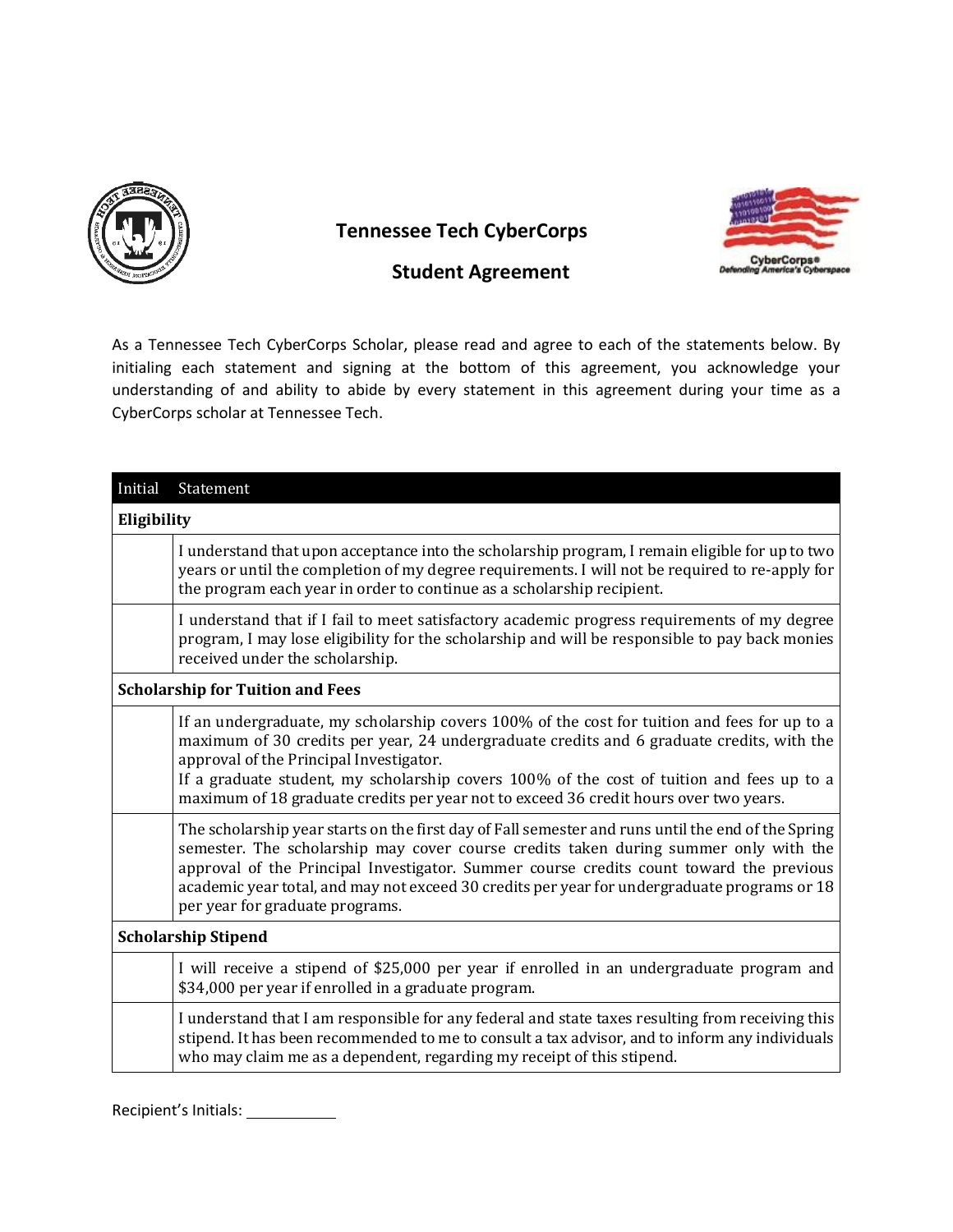|                                          | I understand that if I am enrolled for less than one academic year I will receive a prorated<br>amount. For example, if I am enrolled for only one semester, I am entitled to only half the<br>stipend.                                                                                                                                                                                                                                                                           |  |
|------------------------------------------|-----------------------------------------------------------------------------------------------------------------------------------------------------------------------------------------------------------------------------------------------------------------------------------------------------------------------------------------------------------------------------------------------------------------------------------------------------------------------------------|--|
| <b>Program of Study</b>                  |                                                                                                                                                                                                                                                                                                                                                                                                                                                                                   |  |
|                                          | I will participate in SFS Orientation before joining the program.                                                                                                                                                                                                                                                                                                                                                                                                                 |  |
|                                          | I will select and meet with my academic advisor and the Principal Investigator together within<br>1 week of beginning as a CyberCorps scholar.                                                                                                                                                                                                                                                                                                                                    |  |
|                                          | I will submit a program of study in cybersecurity concentration to the Principal Investigator in<br>consultation with my academic advisor.                                                                                                                                                                                                                                                                                                                                        |  |
|                                          | I will submit any update to my program of study in cybersecurity concentration to the Principal<br>Investigator, as any changes occur.                                                                                                                                                                                                                                                                                                                                            |  |
|                                          | I will meet with my academic advisor once a month during semester for progress update.                                                                                                                                                                                                                                                                                                                                                                                            |  |
|                                          | I will work on security related aspects of my software engineering project.                                                                                                                                                                                                                                                                                                                                                                                                       |  |
|                                          | I will take advantage of our Student Success Center/Career Services/Library resources when<br>applicable.                                                                                                                                                                                                                                                                                                                                                                         |  |
|                                          | I will conduct research under the guidance of my academic advisor over regular semester.                                                                                                                                                                                                                                                                                                                                                                                          |  |
|                                          | I will showcase my research in annual TTU Research Day.                                                                                                                                                                                                                                                                                                                                                                                                                           |  |
| <b>Professional Development /Travel</b>  |                                                                                                                                                                                                                                                                                                                                                                                                                                                                                   |  |
|                                          | I have up to \$6,000 in reimbursable professional allowance to use per year. I understand that I<br>will use these funds for the required DC SFS Job Fair trip each year and virtual fair, when<br>organized by OPM. Additional funds beyond those used for the SFS Job Fair can be used for<br>other professional development/travel related to my involvement with CyberCorps, with the<br>approval of the Principal Investigator and in consultation with my academic advisor. |  |
|                                          | I will submit justification for professional development and travel activities requested in<br>consultation with my academic advisor and receive approval of the Principal Investigator at<br>least 15 days prior to the activity.                                                                                                                                                                                                                                                |  |
|                                          | I understand that these professional development funds cannot be used for items such as meal<br>plans, housing, or parking.                                                                                                                                                                                                                                                                                                                                                       |  |
|                                          | I understand it is my responsibility to track all of my expenses and ensure I am staying within<br>the allowed limits. I will use the provided Excel workbook to track my professional<br>development and travel.                                                                                                                                                                                                                                                                 |  |
|                                          | I will submit all necessary reimbursement paperwork and required receipts to the CyberCorps<br>Program Administration at my school no later than 15 days from the date of completion of the<br>activity.                                                                                                                                                                                                                                                                          |  |
| <b>Communication and Professionalism</b> |                                                                                                                                                                                                                                                                                                                                                                                                                                                                                   |  |
|                                          | I will acknowledge all Tennessee Tech CyberCorps Program Administration emails within 24<br>hours of the messages being sent, NOT 24 hours of me reading it. Thus, I will check my<br>Tennessee Tech email address at least once per 24 hours and respond, as needed.                                                                                                                                                                                                             |  |
|                                          | I have, or will purchase, appropriate professional attire for the required annual SFS Job Fair.                                                                                                                                                                                                                                                                                                                                                                                   |  |
|                                          | Recipient's Initials:                                                                                                                                                                                                                                                                                                                                                                                                                                                             |  |